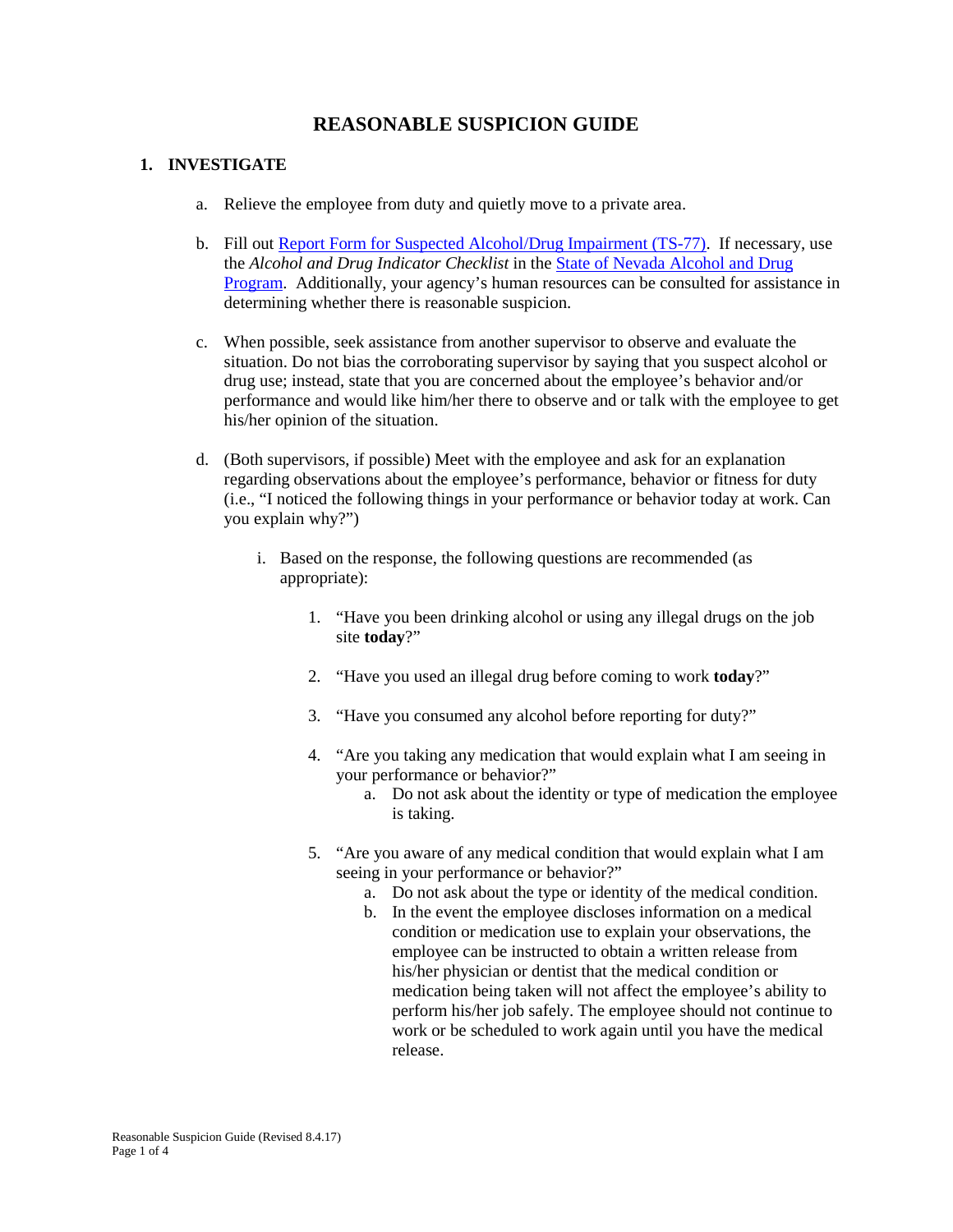## **2. REQUEST CONSENT TO TEST**

- a. If the employee admits to using alcohol and/or controlled substance **OR** if the employee denies using alcohol and/or a controlled substance but you (2 supervisors, if possible) feel there is reasonable suspicion to test, state: "Based on my (our) observations of your behavior or performance today at work, I (we) am requesting that you submit to an alcohol and drug test to rule that out as a factor in your fitness for duty." And request the employee indicate consent by signing the [Alcohol/Drug Test Consent Form \(TS-76\).](http://hr.nv.gov/uploadedFiles/hrnvgov/Content/Resources/Forms/Alcohol/TS-76AlcoholDrugConsentFormPDF.pdf)
	- 1. Never accuse the employee of using alcohol or drugs or being under the influence, impaired or high. Only an alcohol and drug test can provide objective proof of alcohol or drug use. Keep your discussion focused on safety and fitness for duty.
	- ii. If the employee **REFUSES** to submit to testing:
		- 1. Ask the employee for the reason(s) why he/she is refusing to submit to drug and alcohol testing and document reasons on [Report Form for](http://hr.nv.gov/uploadedFiles/hrnvgov/Content/Resources/Forms/Alcohol/TS-77ReportFormSuspectedAlcoholDrugImparimtPDF.pdf)  [Suspected Alcohol/Drug Impairment \(TS-77\).](http://hr.nv.gov/uploadedFiles/hrnvgov/Content/Resources/Forms/Alcohol/TS-77ReportFormSuspectedAlcoholDrugImparimtPDF.pdf)
		- 2. Inform the employee that the State policy requires an employee to consent to testing and that refusal is grounds for disciplinary action up to and including termination.
		- 3. Again, request the employee consent to alcohol and/or drug testing.
		- 4. If the employee still refuses to test, arrange transportation home for the employee (i.e., taxi, call a family member to pick up, or supervisor/coworker can transport).
			- a. If the employee refuses transportation, attempt to persuade the employee to change his/her mind. Do not detain or physically restrain the employee. Inform the employee that you intend to call the police unless the employee accepts transportation. Seek a corroborating witness (e.g., another supervisor) to verify employee's refusal of transportation. In cases where the employee refuses transportation and the employee's condition suggests that the employee presents a potential or actual safety risk to him/herself or other drivers, notify the police by calling 911. State: "I am calling because I am concerned about an employee by the name of the state on my observations of his/her behavior and performance today at work, I am concerned about his/her ability to operate a motor vehicle". Relay your observations to the officer but **do not** voice an opinion about alcohol or drug use.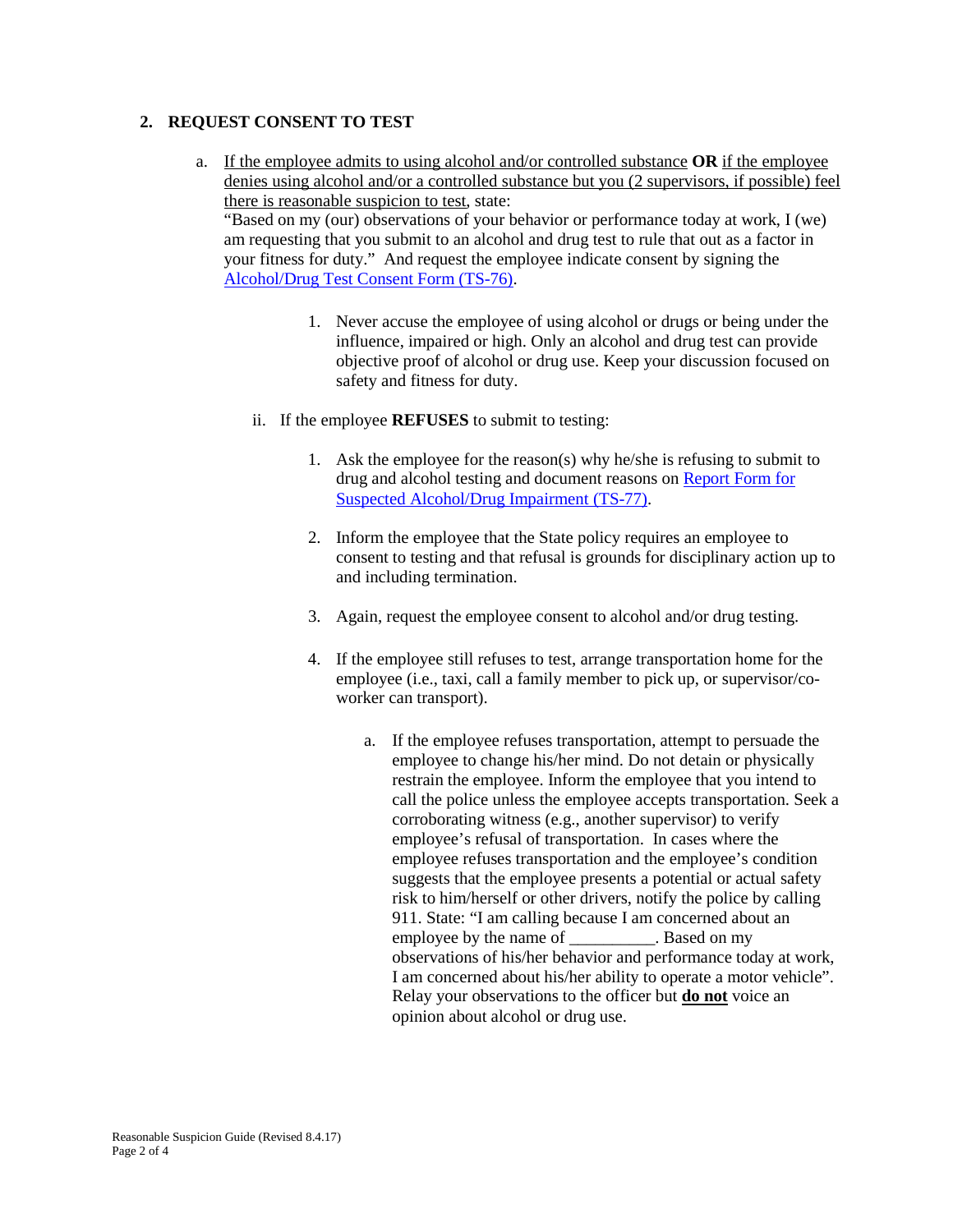# **3. TEST**

- a. If employee agrees, have him/her sign the [Alcohol/Drug Test Consent Form \(TS-76\)](http://hr.nv.gov/uploadedFiles/hrnvgov/Content/Resources/Forms/Alcohol/TS-76AlcoholDrugConsentFormPDF.pdf) and complete the [Report Form for Suspected Alcohol/Drug Impairment \(TS-77\).](http://hr.nv.gov/uploadedFiles/hrnvgov/Content/Resources/Forms/Alcohol/TS-77ReportFormSuspectedAlcoholDrugImparimtPDF.pdf)
- b. Fill out forms necessary for type of testing and contact law enforcement or transport the employee to collection site along with, if possible, another supervisor of the same gender as the employee:
	- i. **DRUG TEST ONLY**
		- 1. Take to a collection site (see *Collection Sites/Testing Contact Information* at [http://hr.nv.gov/uploadedFiles/hrnvgov/Content/Resources/Publications/](http://hr.nv.gov/uploadedFiles/hrnvgov/Content/Resources/Publications/collectionsites5.16.pdf) [collectionsites5.16.pdf](http://hr.nv.gov/uploadedFiles/hrnvgov/Content/Resources/Publications/collectionsites5.16.pdf) for contact information) and use a chain of custody form (see your agency HR for this form).
	- ii. **ALCOHOL TEST ONLY** (2 options)
		- 1. Call Nevada Highway Patrol (see *Collection Sites/Testing Contact Information* at [http://hr.nv.gov/uploadedFiles/hrnvgov/Content/Resources/Publications/](http://hr.nv.gov/uploadedFiles/hrnvgov/Content/Resources/Publications/collectionsites5.16.pdf) [collectionsites5.16.pdf](http://hr.nv.gov/uploadedFiles/hrnvgov/Content/Resources/Publications/collectionsites5.16.pdf) for contact information). *OR*
		- 2. Take to a collection site (see *Collection Sites/Testing Contact Information* at [http://hr.nv.gov/uploadedFiles/hrnvgov/Content/Resources/Publications/](http://hr.nv.gov/uploadedFiles/hrnvgov/Content/Resources/Publications/collectionsites5.16.pdf) [collectionsites5.16.pdf](http://hr.nv.gov/uploadedFiles/hrnvgov/Content/Resources/Publications/collectionsites5.16.pdf) for contact information) and use the NPD-79 form [\(http://hr.nv.gov/uploadedFiles/hrnvgov/Content/Resources/Forms/Alcoh](http://hr.nv.gov/uploadedFiles/hrnvgov/Content/Resources/Forms/Alcohol/NPD-79NonDOTBreathAlcoholTestRequestPDF.pdf) [ol/NPD-79NonDOTBreathAlcoholTestRequestPDF.pdf\)](http://hr.nv.gov/uploadedFiles/hrnvgov/Content/Resources/Forms/Alcohol/NPD-79NonDOTBreathAlcoholTestRequestPDF.pdf).

# iii. **DRUG & ALCOHOL TESTS**

- 1. In metropolitan areas (i.e., Las Vegas, Carson City, Reno), take to a collection site (see *Collection Sites/Testing Contact Information* at [http://hr.nv.gov/uploadedFiles/hrnvgov/Content/Resources/Publications/](http://hr.nv.gov/uploadedFiles/hrnvgov/Content/Resources/Publications/collectionsites5.16.pdf) [collectionsites5.16.pdf](http://hr.nv.gov/uploadedFiles/hrnvgov/Content/Resources/Publications/collectionsites5.16.pdf) for contact information), use a chain of custody form (see your agency HR for this form) and use the NPD-79 form [\(http://hr.nv.gov/uploadedFiles/hrnvgov/Content/Resources/Forms/Alcoh](http://hr.nv.gov/uploadedFiles/hrnvgov/Content/Resources/Forms/Alcohol/NPD-79NonDOTBreathAlcoholTestRequestPDF.pdf) [ol/NPD-79NonDOTBreathAlcoholTestRequestPDF.pdf\)](http://hr.nv.gov/uploadedFiles/hrnvgov/Content/Resources/Forms/Alcohol/NPD-79NonDOTBreathAlcoholTestRequestPDF.pdf).
- 2. In rural areas with no collection sites capable of performing breath alcohol testing or if after hours, the drug testing will be done at a collection site (see **i. DRUG TEST ONLY** above) and the breath alcohol test performed by law enforcement (see **ii. ALCOHOL TEST ONLY** above). It is recommended that the alcohol breath test be performed before the drug test.
- c. Arrange transportation to collection site (if appropriate). Accompany the employee to the collection site (if transported by law enforcement can arrive separately) and wait until notified that the collection has been completed.